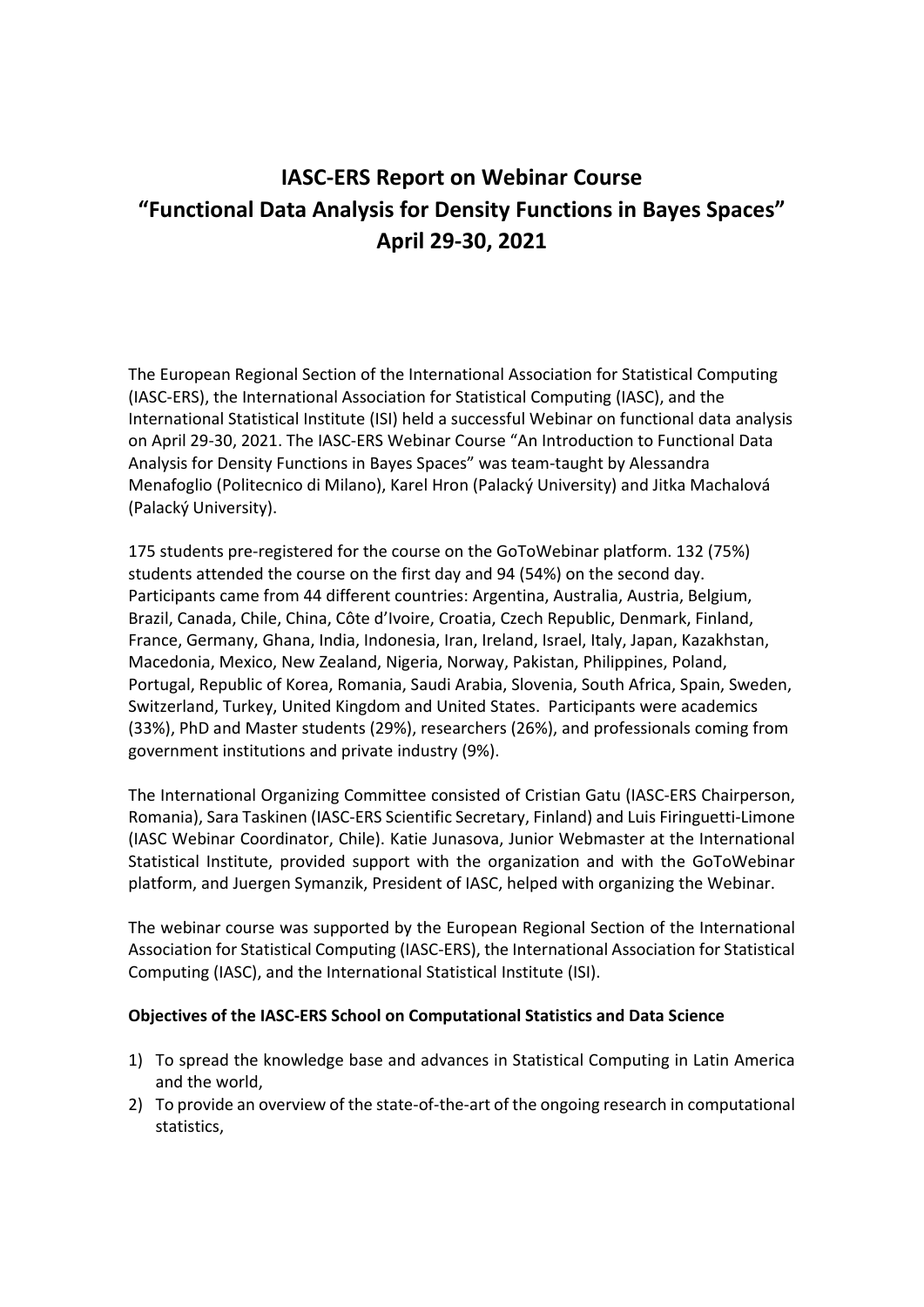- 3) To provide an overall perspective of the application of computational statistics in data science problems,
- 4) To present applications where computational statistics have been crucial to solve problems in real‐life applications, and
- 5) To increase the number of researchers and practitioners in computational statistics and data science.

#### **Agenda and course program.**

#### **Thursday, April 29th 2021:**

- $\bullet$  Opening:  $14h00 14h15$
- Session 1: 14h15 15h00 (The geometry of Bayes spaces)
- Session 2: 15h10 15h55 (Smoothing splines for densities)
- Session 3: 16h05 16h50 (Dimensionality reduction in Bayes spaces: Simplicial Functional Principal Component Analysis)

### **Friday, April 30th 2021:**

- Session 1: 14h00 14h45 (Anomaly detection for density data based on control charts)
- Session 2: 14h55 15h40 (Density-on-scalar, scalar-on-density and density-ondensity functional regression)
- Session 3: 15h50 16h35 (Spatial statistics for distributional observations: spatial modeling & kriging)
- $\bullet$  Closing: 16h35 16h45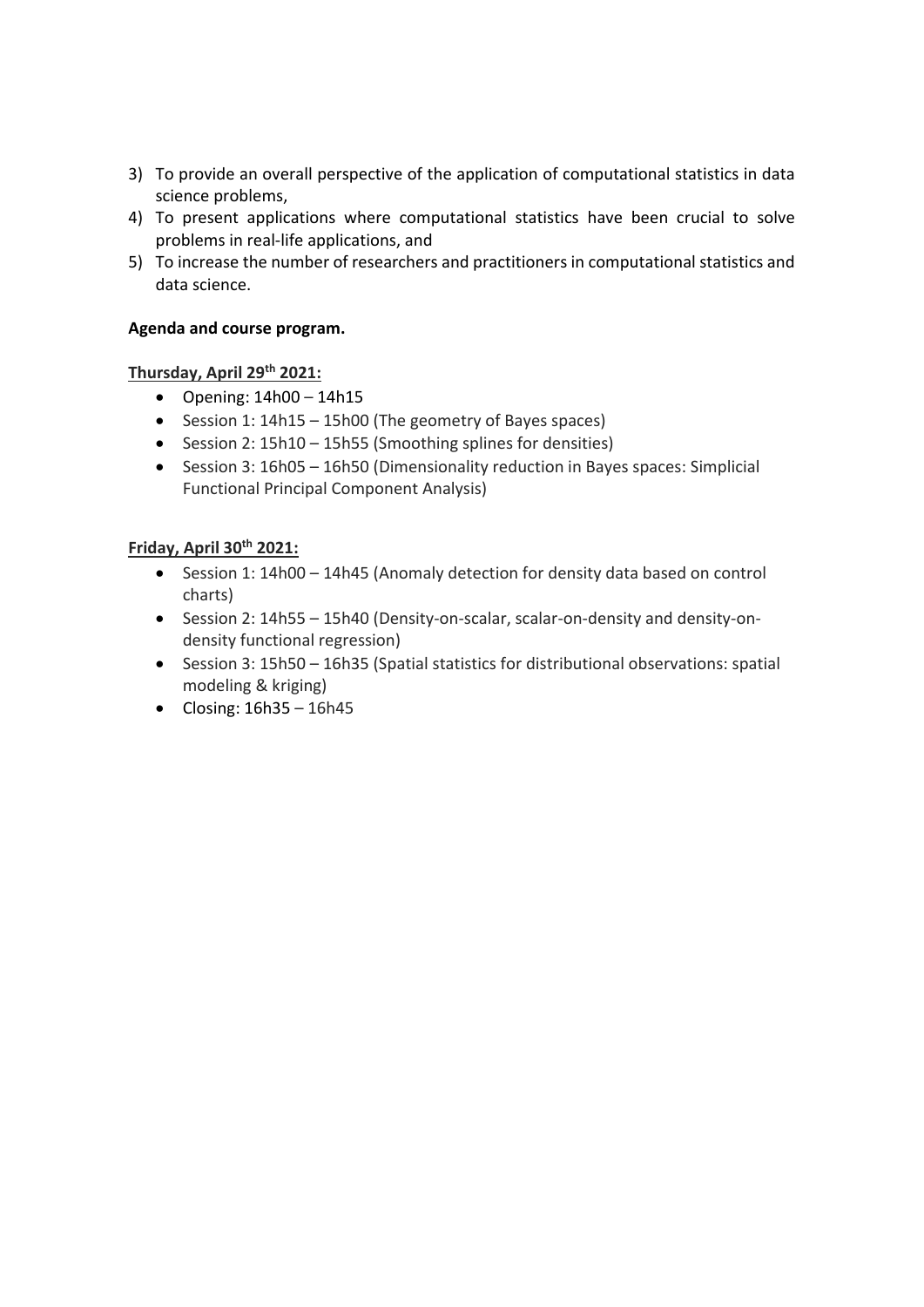## **Number of students by day**

| Date                        | Attendance |
|-----------------------------|------------|
| Thursday, April 29          | 132        |
| Friday, April 30            | 94         |
| Total (without replication) | 135        |

Number of students with registration form (country, gender, and occupation): 175

### **Number of students attending 1 or 2 days**

| Category                | Attendance | Percentage (%) |
|-------------------------|------------|----------------|
| Both days               | 91         | 67.4           |
| Thursday, April 29 only | 43         | 31.9           |
| Friday, April 30 only   |            | 0.7            |
| Total                   | 135        | 100.00         |

## **Number of (registered) students by gender**

| Gender | Attendance | Percentage (%) |
|--------|------------|----------------|
| Female | 69         | 39.4           |
| Male   | 106        | 60.6           |
| Total  | 175        | 100.00         |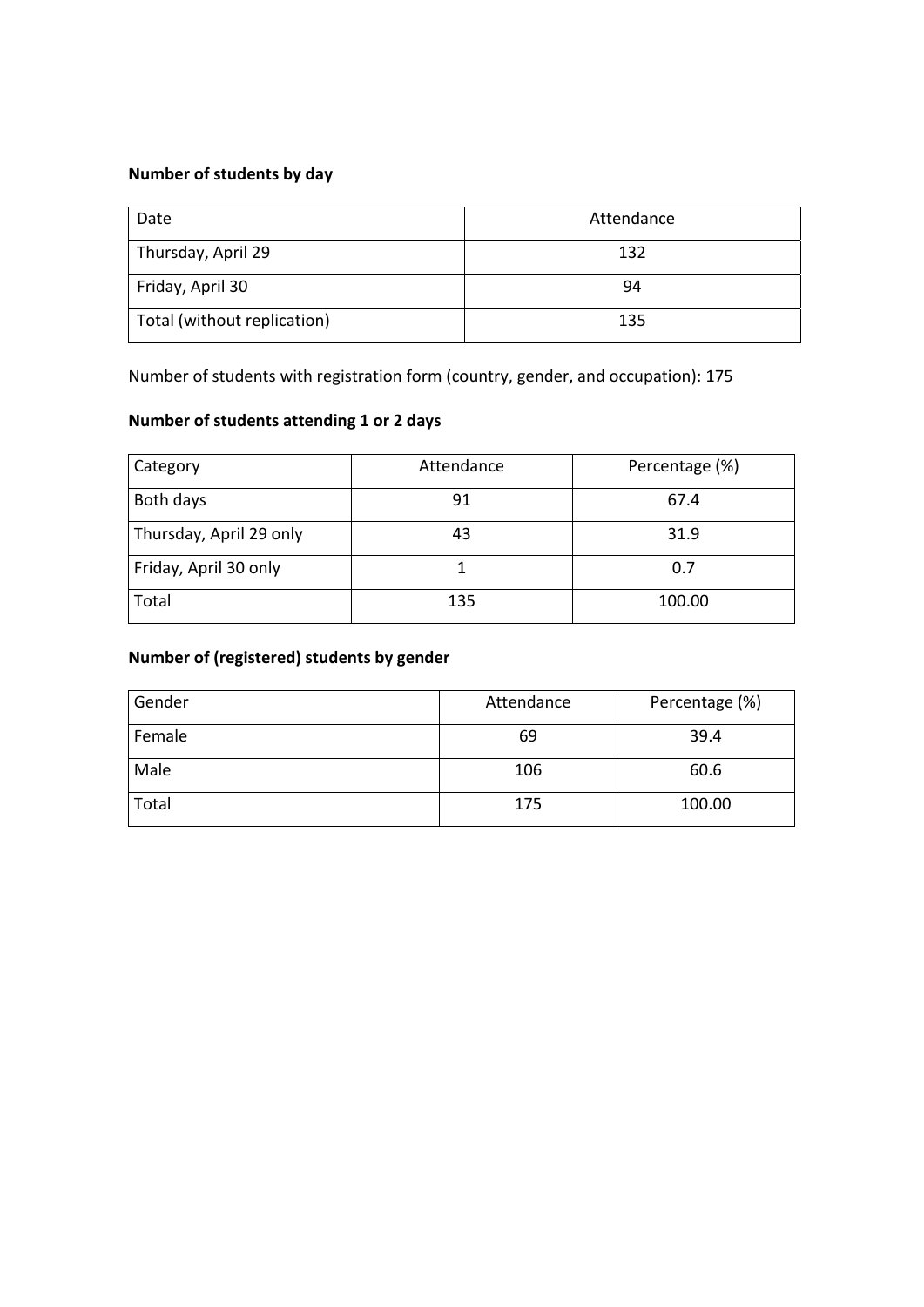## **Number of (registered) students by occupation**

| Occupation                                             | Attendance | Percentage (%) |
|--------------------------------------------------------|------------|----------------|
| Academic                                               | 58         | 33.1           |
| <b>PhD and Master Students</b>                         | 50         | 28.6           |
| Researcher                                             | 46         | 26.3           |
| Business and industry professional, Government officer | 16         | 9.1            |
| Other                                                  | 5          | 0.6            |
| Total                                                  | 175        | 100.00         |

## **Number of (registered) students by country**

| Country        | Attendance     | Percentage | Country                 | Attendance     | Percentage |  |
|----------------|----------------|------------|-------------------------|----------------|------------|--|
|                |                | (%)        |                         |                | (%)        |  |
| Argentina      | $\mathbf{1}$   | 0.6        | $\overline{2}$<br>Japan |                | 1.1        |  |
| Australia      | 5              | 2.9        | Kazakhstan              | $\mathbf{1}$   | 0.6        |  |
| Austria        | $\mathbf{1}$   | 0.6        | Macedonia               | $\mathbf{1}$   | 0.6        |  |
| Belgium        | $\mathbf{1}$   | 0.6        | Mexico                  | $\mathbf{1}$   | 0.6        |  |
| <b>Brazil</b>  | $\overline{2}$ | 1.1        | New Zealand             | $\mathbf{1}$   | 0.6        |  |
| Canada         | 5              | 2.9        | Nigeria                 | $\mathbf{1}$   | 0.6        |  |
| Chile          | $\overline{2}$ | 1.1        | 3<br>Norway             |                | 1.7        |  |
| China          | $\overline{4}$ | 2.3        | Pakistan                | $\mathbf{1}$   | 0.6        |  |
| Côte d'Ivoire  | $\mathbf{1}$   | 0.6        | Philippines             | 8              | 4.6        |  |
| Croatia        | $\mathbf{1}$   | 0.6        | Poland                  | $\mathbf{1}$   | 0.6        |  |
| Czech Rep.     | 6              | 3.4        | Portugal                | 14             | 8.0        |  |
| <b>Denmark</b> | $\mathbf{1}$   | 0.6        | Rep. of Korea           | $\mathbf{1}$   | 0.6        |  |
| Finland        | $\mathbf{1}$   | 0.6        | Romania                 | $\overline{2}$ |            |  |
| France         | 8              | 4.6        | Saudi Arabia            | $\mathbf{1}$   | 0.6        |  |
| Germany        | $\overline{2}$ | 1.1        | Slovenia                | $\mathbf{1}$   | 0.6        |  |
| Ghana          | 3              | 1.7        | South Africa            | 3              | 1.7        |  |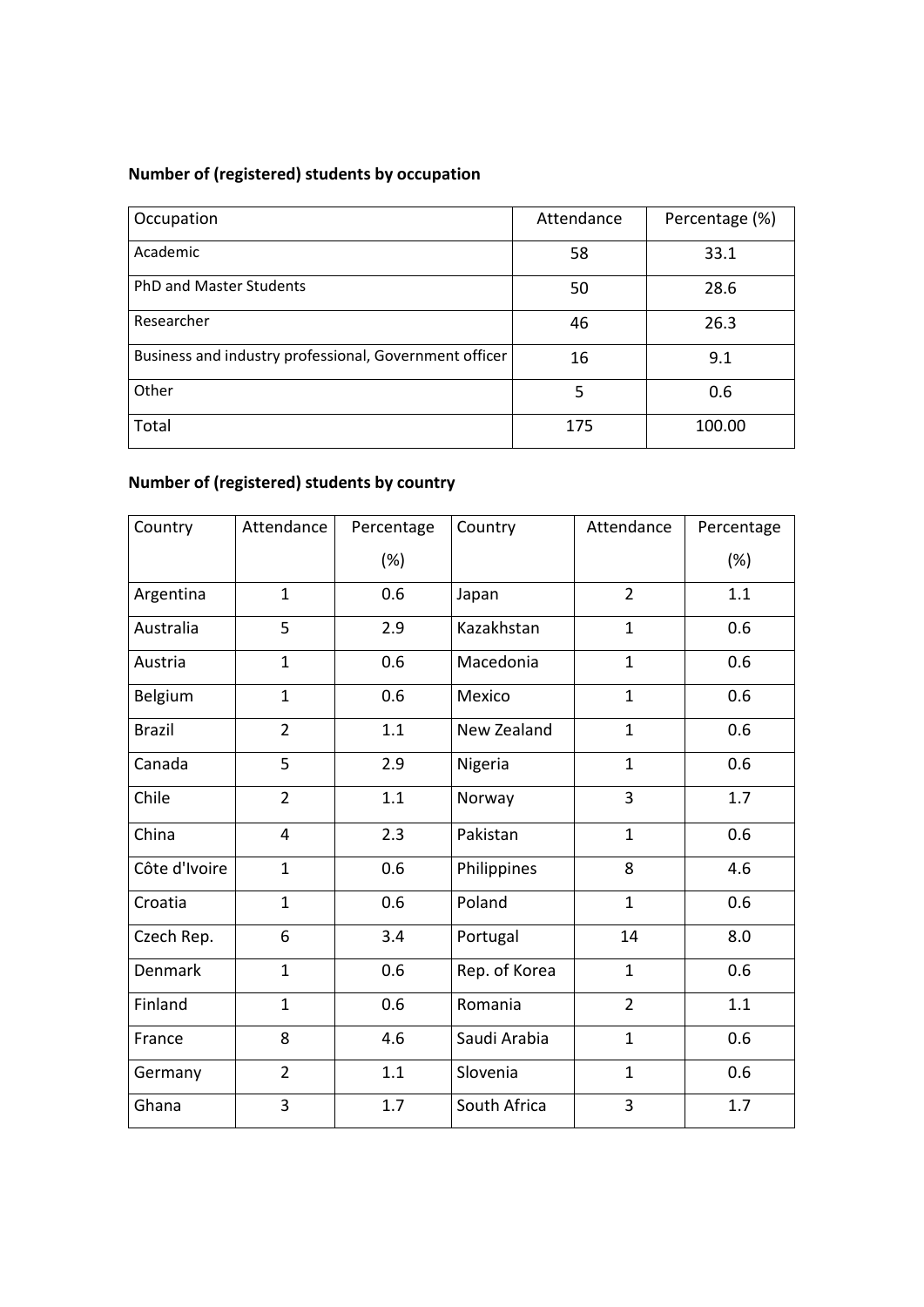| India     | 3  | 1.7  | Spain<br>10          |    | 5.7 |
|-----------|----|------|----------------------|----|-----|
| Indonesia |    | 0.6  | Sweden               | 3  | 1.7 |
| Iran      | 3  | 1.7  | Switzerland          | 3  | 1.7 |
| Ireland   |    | 0.6  | Turkey               |    | 0.6 |
| Israel    |    | 0.6  | UK                   | 10 | 5.7 |
| Italy     | 42 | 24.0 | <b>United States</b> | 11 | 6.3 |

112 (64.0%) students were from Europe, 27 (15.4%) from Asia, 16 (9.1%) from North America, 8 (4.6%) from Africa, 6 (3.4%) from Australasia, and 6 (3.4%) from South America.